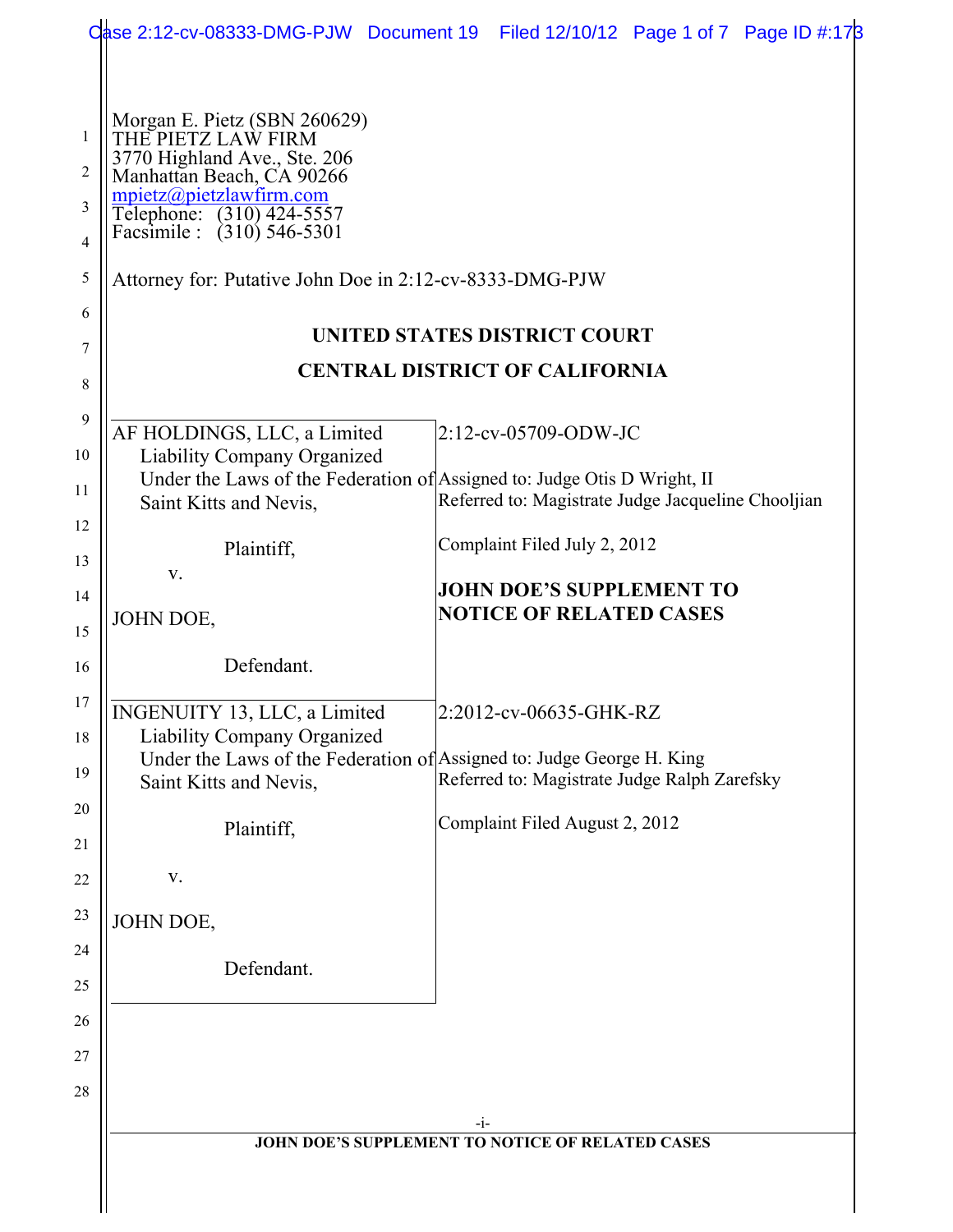| INGENUITY 13, LLC, a Limited       | 2:2012-cv-06660-GAF-AGR                                                                                                   |
|------------------------------------|---------------------------------------------------------------------------------------------------------------------------|
| <b>Liability Company Organized</b> |                                                                                                                           |
|                                    | Under the Laws of the Federation of Assigned to: Judge Gary A. Feess                                                      |
| Saint Kitts and Nevis,             | Referred to: Magistrate Judge Alicia G. Rosenberg                                                                         |
| Plaintiff,                         | Complaint Filed August 2, 2012                                                                                            |
| V.                                 |                                                                                                                           |
| JOHN DOE,                          |                                                                                                                           |
|                                    |                                                                                                                           |
| Defendant.                         |                                                                                                                           |
| INGENUITY 13, LLC, a Limited       | 2:2012-cv-07385-DSF-FFM                                                                                                   |
| Liability Company Organized        |                                                                                                                           |
|                                    | Under the Laws of the Federation of Assigned to: Judge Dale S. Fischer<br>Referred to: Magistrate Judge Frederick F. Mumm |
| Saint Kitts and Nevis,             |                                                                                                                           |
| Plaintiff,                         | Complaint Filed August 28, 2012                                                                                           |
|                                    |                                                                                                                           |
| V.                                 |                                                                                                                           |
| JOHN DOE,                          |                                                                                                                           |
| Defendant.                         |                                                                                                                           |
|                                    |                                                                                                                           |
| INGENUITY 13, LLC, a Limited       | 2:2012-cv-07386-DMG-JEM                                                                                                   |
| Liability Company Organized        |                                                                                                                           |
| Saint Kitts and Nevis,             | Under the Laws of the Federation of Assigned to: Judge Dolly M. Gee<br>Referred to: Magistrate Judge John E. McDermott    |
|                                    | Complaint Filed August 28, 2012                                                                                           |
| Plaintiff,                         |                                                                                                                           |
| V.                                 |                                                                                                                           |
|                                    |                                                                                                                           |
| JOHN DOE,                          |                                                                                                                           |
| Defendant.                         |                                                                                                                           |
|                                    |                                                                                                                           |
|                                    |                                                                                                                           |
|                                    |                                                                                                                           |
|                                    | $-ii-$                                                                                                                    |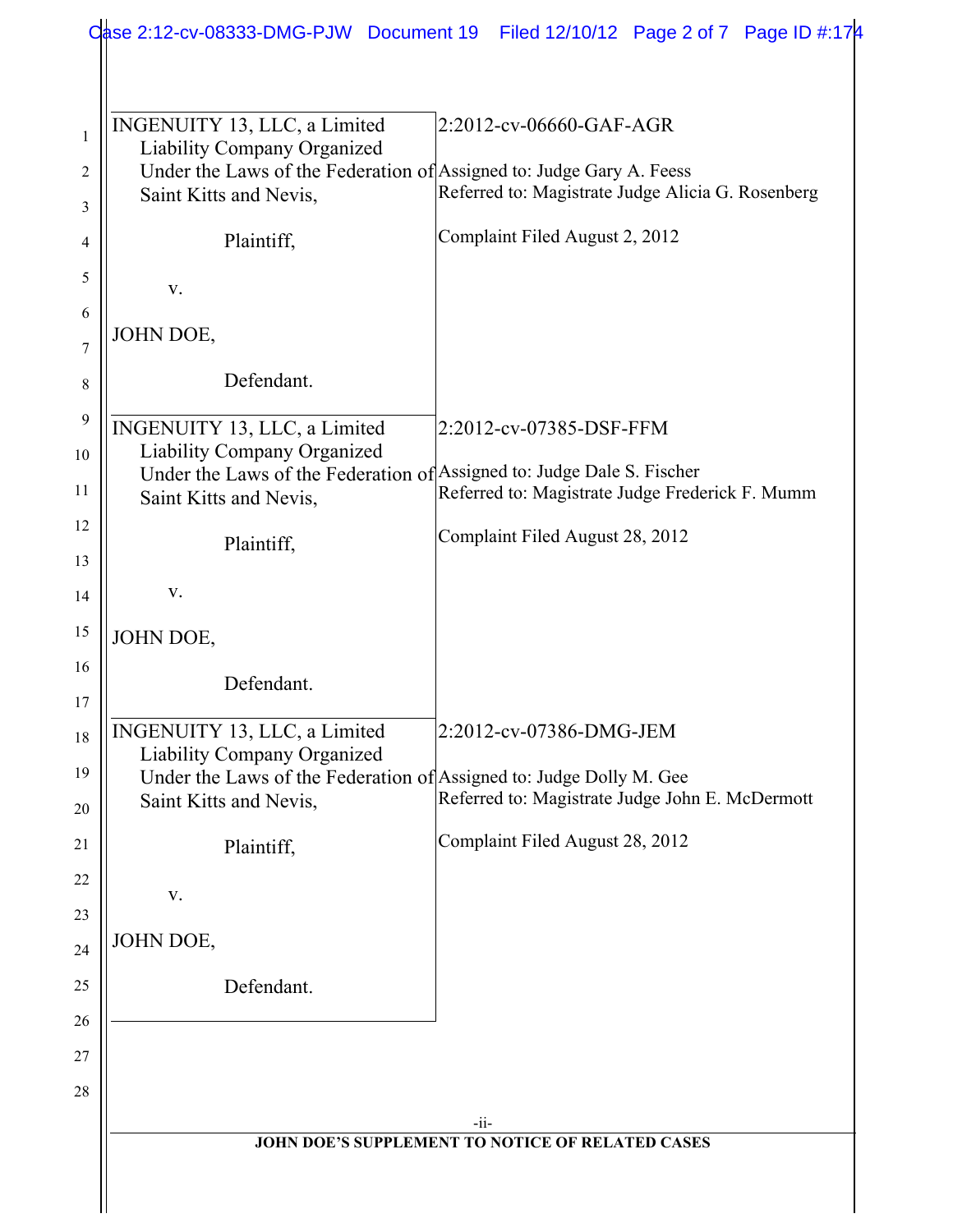|                   |                                                                                                                                                              | Case 2:12-cv-08333-DMG-PJW Document 19 Filed 12/10/12 Page 3 of 7 Page ID #:175 |
|-------------------|--------------------------------------------------------------------------------------------------------------------------------------------------------------|---------------------------------------------------------------------------------|
|                   |                                                                                                                                                              |                                                                                 |
| $\mathbf{1}$<br>2 | INGENUITY 13, LLC, a Limited<br>Liability Company Organized<br>Under the Laws of the Federation of Assigned to: Judge Dolly M. Gee<br>Saint Kitts and Nevis, | 2:2012-cv-08322-DMG-PJW<br>Referred to: Magistrate Judge Patrick J. Walsh       |
| 3                 |                                                                                                                                                              |                                                                                 |
| 4                 | Plaintiff,                                                                                                                                                   | Complaint Filed September 27, 2012                                              |
| 5                 | V.                                                                                                                                                           |                                                                                 |
| 6<br>7            | JOHN DOE,                                                                                                                                                    |                                                                                 |
| $8\,$             | Defendant.                                                                                                                                                   |                                                                                 |
| 9<br>10           | INGENUITY 13, LLC, a Limited<br>Liability Company Organized                                                                                                  | 2:2012-cv-08333-DMG-PJW                                                         |
| 11                | Under the Laws of the Federation of Assigned to: Judge Dolly M. Gee<br>Saint Kitts and Nevis,                                                                | Referred to: Magistrate Judge Patrick J. Walsh                                  |
| 12<br>13          | Plaintiff,                                                                                                                                                   | Complaint Filed September 27, 2012                                              |
| 14                | V.                                                                                                                                                           |                                                                                 |
| 15                | JOHN DOE,                                                                                                                                                    |                                                                                 |
| 16                |                                                                                                                                                              |                                                                                 |
| 17                | Defendant.                                                                                                                                                   |                                                                                 |
| 18                |                                                                                                                                                              |                                                                                 |
| 19                |                                                                                                                                                              |                                                                                 |
| 20                |                                                                                                                                                              |                                                                                 |
| 21                |                                                                                                                                                              |                                                                                 |
| 22                |                                                                                                                                                              |                                                                                 |
| 23                |                                                                                                                                                              |                                                                                 |
| 24                |                                                                                                                                                              |                                                                                 |
| 25                |                                                                                                                                                              |                                                                                 |
| 26                |                                                                                                                                                              |                                                                                 |
| 27<br>28          |                                                                                                                                                              |                                                                                 |
|                   |                                                                                                                                                              | $-iii$                                                                          |
|                   |                                                                                                                                                              | <b>JOHN DOE'S SUPPLEMENT TO NOTICE OF RELATED CASES</b>                         |
|                   |                                                                                                                                                              |                                                                                 |
|                   |                                                                                                                                                              |                                                                                 |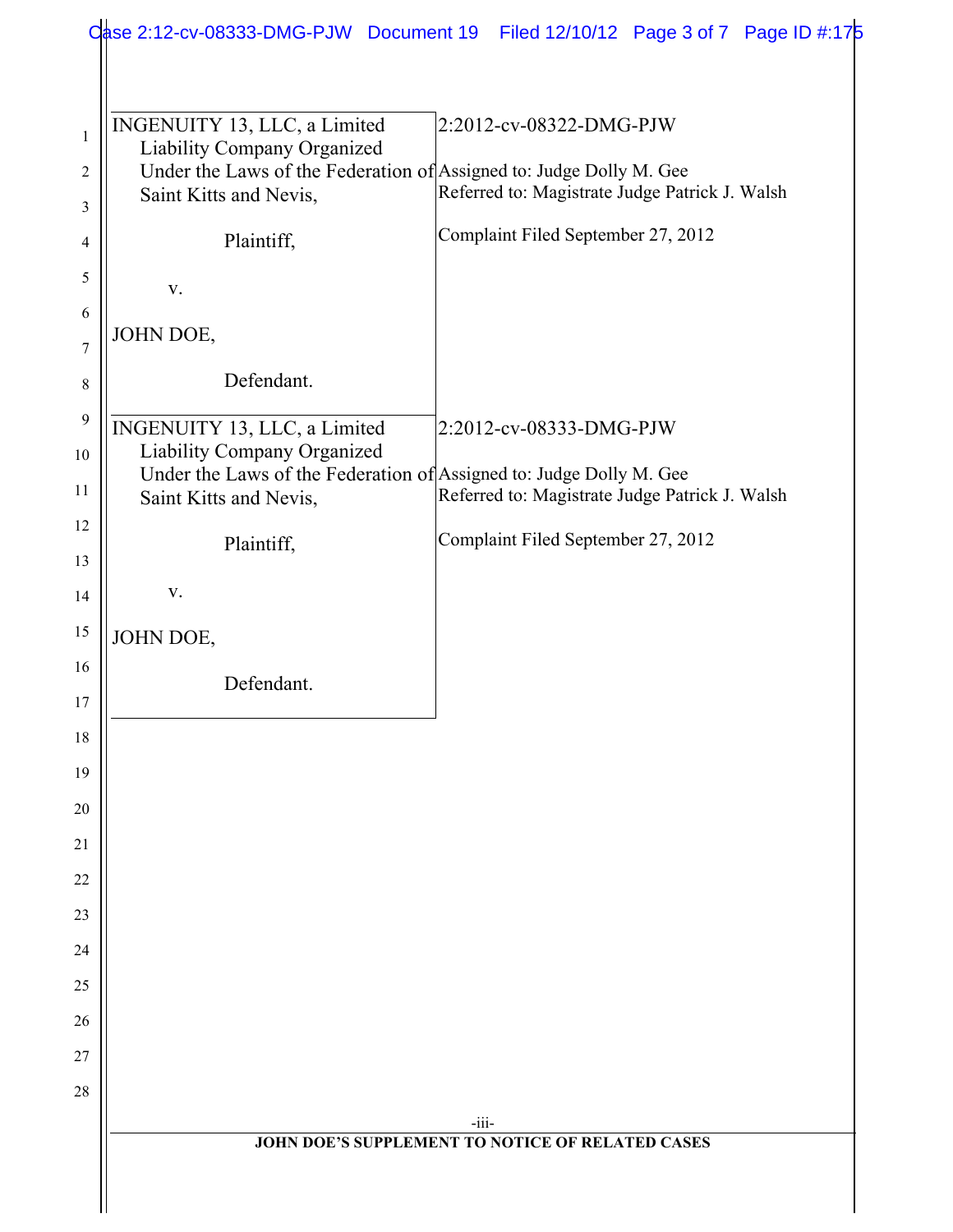## **SUPPLEMENT TO NOTICE OF RELATED CASES**

On December 3, 2012, undersigned counsel filed a Notice of Related cases in multiple actions in the Central District of California. The purpose of this Notice was to relate all of the cases filed by Prenda Law in this district on behalf of Ingenuity 13, LLC to all of the cases filed by Prenda Law in this district on behalf of AF Holdings,  $LLC<sup>1</sup>$ 

In addition to identifying other legal and factual issues common to all cases, such as the identical pleadings, the propriety of early discovery, whether the ISP subpoenas are "very likely" to identify actual defendants, and other pre-service litigation issues, the Notice of Related Cases also covers *deeply troubling* facts relating to one Mr. Alan Cooper of Minnesota. The facts explained by Mr. Cooper's attorney, and particularly when read in conjunction with the Florida hearing transcript, suggest possible systemic fraud, perjury, lack of standing, undisclosed financial interests, and improper fee splitting.

Remarkably though, the five-page "Plaintiff's Response in Opposition to Notice of Related Cases" filed December 7, 2012, does not provide a single substantive fact designed to assuage any of these very troubling concerns. Rather, Plaintiff's opposition attacks the evidentiary foundation for Mr. Cooper's assertions, plus *ad hominem* attacks on the undersigned, an on Mr. Cooper's attorney, without responding substantively to any of the deeply troubling issues raised by Mr. Cooper.

Since plaintiff is focused on the evidentiary foundation for Mr. Cooper's assertions, rather than the substance thereof, attached hereto as Exhibit A hereto is a sworn, notarized affidavit executed by Mr. Alan Cooper of Minnesota.

1

<sup>-1-</sup> |<br>|<br>| <sup>1</sup> Plaintiff's Response in Opposition to the Notice of Related Cases, filed December 7, 2012, erroneously suggests that the Notice of Related Cases covers only six, seemingly-randomly-chosen cases. This is incorrect. Some but not all of the Ingenuity 13 cases have already been related to one another. Thus, the Notice of Related Cases was filed in each of the lead cases and seeks relation of all of the cases, all of which are listed in Appendix 3 to the Notice of Related Cases. The Notice of Related Cases was filed in 12-cv-6660-GAF despite that case being terminated because that is the lead, low-numbered case currently assigned to Judge Fees, who has several other Ingenuity 13 cases currently, none of which are terminated, and all of which are related to the 12-cv-6660 lead case. Simply put, undersigned counsel respectfully suggests that all of the cases identified in Appendix 3 to the Notice of Related Cases should be assigned to the same judicial officer(s).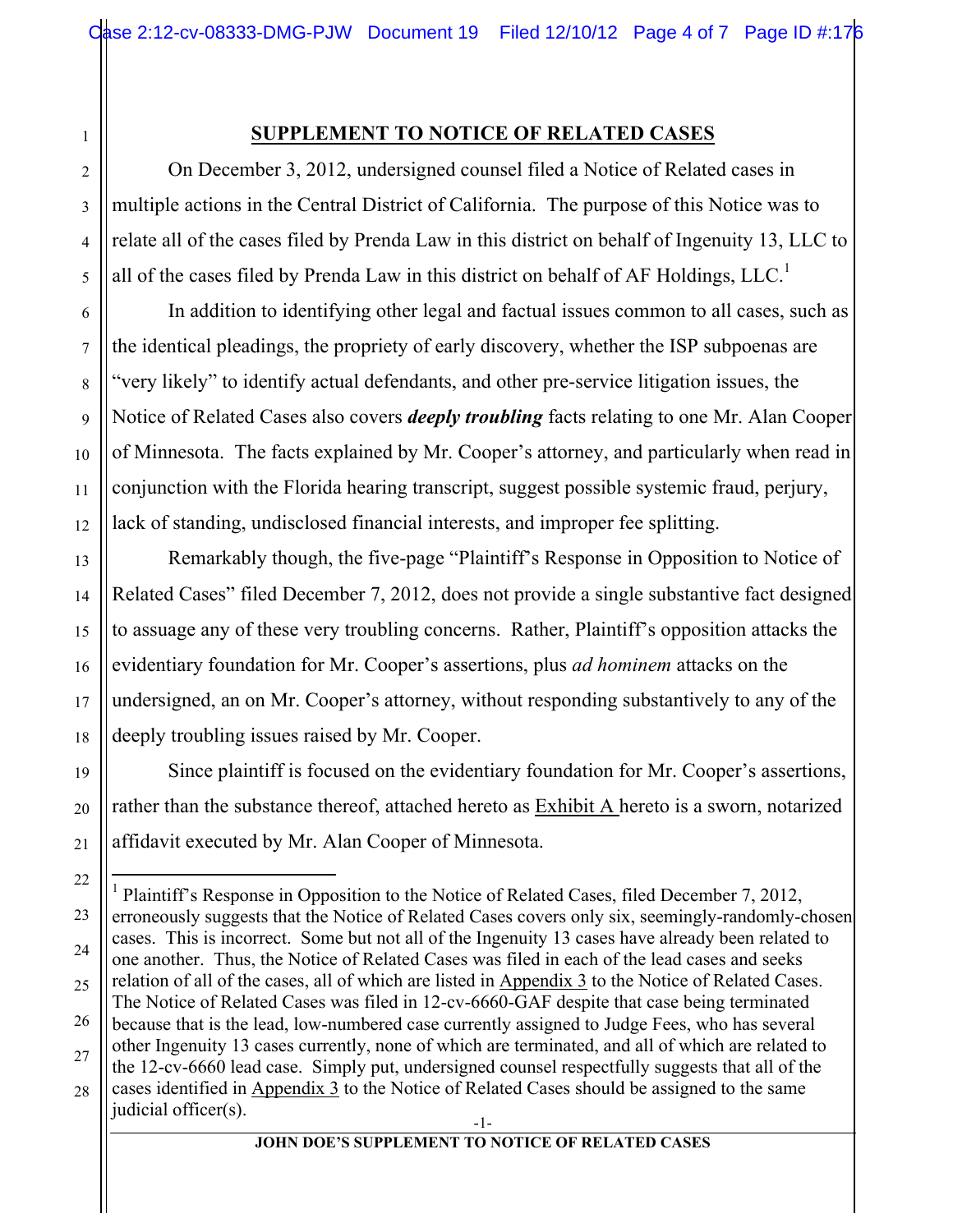For approximately the past two weeks, undersigned counsel as well as Mr. Cooper's attorney, have sought answers from Prenda Law on the following questions:

> (1) Is there another Alan Cooper, other than the gentleman in Minnesota who was John Steele's former caretaker, who is or was the principal of AF Holdings, LLC and/or Ingenuity 13, LLC?;

(2) Will plaintiff's counsel Brett Gibbs produce the original signature to the verified petition, supposedly executed by hand by "Alan Cooper" and notarized, which Mr. Gibbs stated, under penalty of perjury, that he has a copy of in his own possession and control? *See In the Matter of a Petition by Ingenuity 13, LLC*, E.D. Cal. Case No. 2:11-mc-JAM-DAD, ECF No. 1,  $10/28/11$ ;<sup>2</sup>

(3) Will Mr. Gibbs identify his client contact at Ingenuity 13 and AF Holdings, given that Mr. Gibbs purported to speak with his "client" at Ingenuity 13 only two weeks ago?

So far, Prenda has not only refused to answer these specific questions, it has refused to even discuss these matters at all. A true and correct copy of email correspondence memorializing undersigned counsel's recent attempts to meet and confer on these issues with Mr. Gibbs is attached hereto as Exhibit B.

Similarly, although Prenda attacks the evidentiary foundation for suggestions that it may be pocketing as much as 90% of the take from its lawsuits (with its client receiving only 10%), Prenda does not actually state that such a split is incorrect. Similarly, although the undersigned shared his suspicion that Prenda Law and/or John Steele may be the undisclosed real parties in interest in these cases, Prenda Law does not actually deny that suggestion either.

1

2

3

4

5

6

7

8

9

10

11

12

13

14

15

16

17

18

19

20

21

22

23

24

25

<sup>26</sup> 27 28  $\frac{1}{2}$ <sup>2</sup> A copy of Ingenuity 13's verified petition executed by "Alan Cooper" is attached as "Exhibit E" to the Letter Mr. Cooper's attorney filed with the Minnesota courts (the complete ECF letter filing from Cooper's attorney is attached as Appendix 1 to the Notice of Related Cases filed herein on December 3, 2012).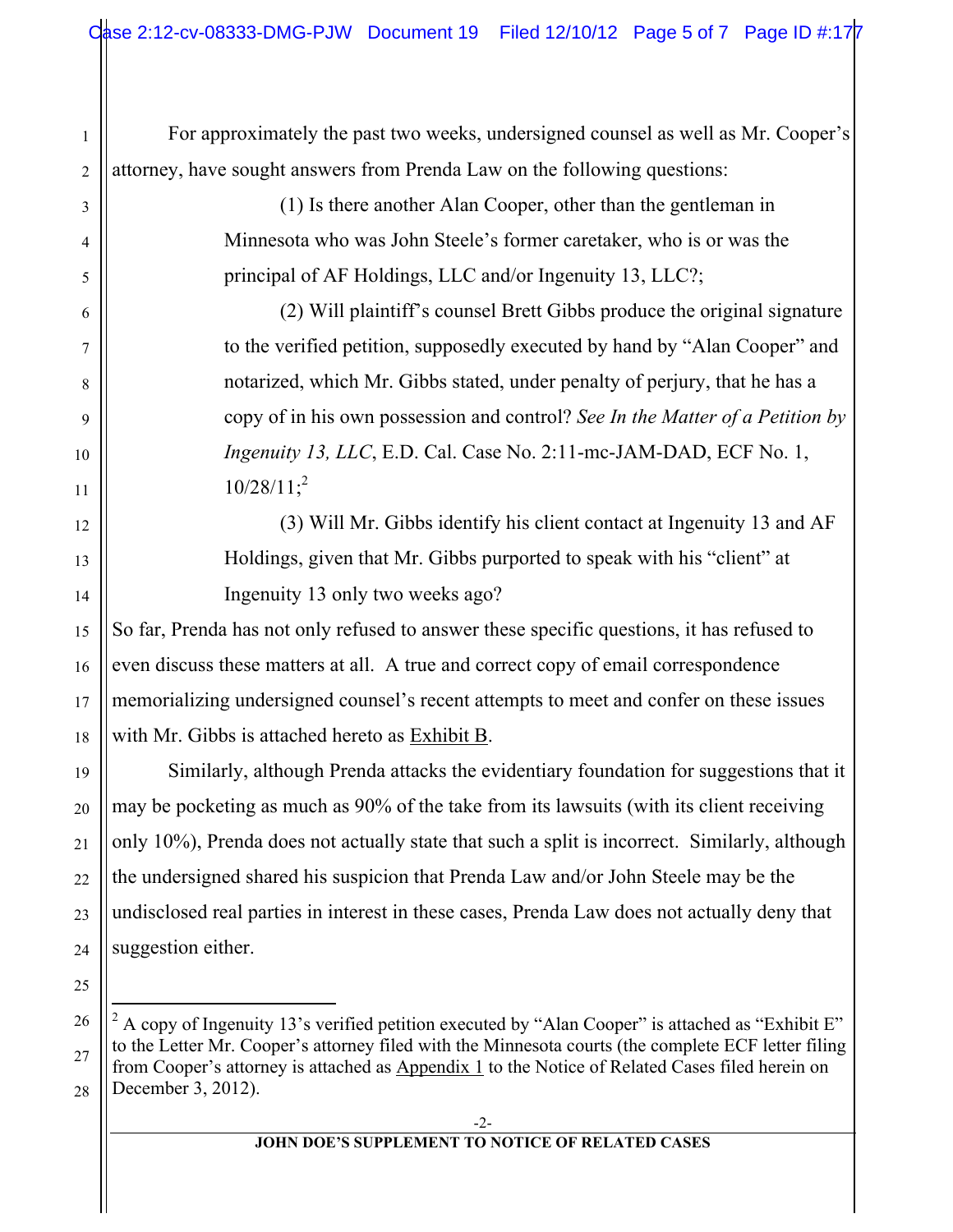Finally, Prenda argues that undersigned counsel has attempted to "defame" Prenda Law by including as Appendix 2 to the Notice of Related Cases a recent transcript from a hearing in a Prenda case that was conducted in federal Court in Florida. Prenda argues that the Florida hearing is irrelevant. The undersigned disagrees; the Florida hearing transcript provides further evidence of what appears to be a pattern whereby Prenda law is attempting to defraud the Courts across the country by falsely holding out former/current personal acquaintances of John Steele as the purported principals of the plaintiff entities that Prenda Law represents in its national copyright infringement campaign. In other words, the Florida hearing transcript provides yet further evidentiary support for the same kind of deeply troubling circumstances that have been raised by Alan Cooper of Minnesota.

In sum, the undersigned respectfully suggests that all of the Ingenuity 13, LLC cases pending in this district be transferred to Judge Wright, who is already presiding over all of the AF Holdings cases pending in this district. Such a transfer would undoubtedly result in a substantial savings of judicial labor by streamlining the consideration of several identical legal and factual issues relating to pre-service discovery, plus all of the troubling issues raised by Mr. Cooper.

|  | $\left\ $ Respectfully submitted, |
|--|-----------------------------------|
|--|-----------------------------------|

| DATED: December 10, 2012 | THE PIETZ LAW FIRM                                                                                 |
|--------------------------|----------------------------------------------------------------------------------------------------|
|                          | /s/ Morgan E. Pietz                                                                                |
|                          | Morgan E. Pietz<br>THE PIETZ LAW FIRM<br>Attorney for Putative John Doe(s)<br>Appearing on Caption |
|                          |                                                                                                    |
|                          |                                                                                                    |
|                          | $-3-$                                                                                              |
|                          | <b>JOHN DOE'S SUPPLEMENT TO NOTICE OF RELATED CASES</b>                                            |

1

2